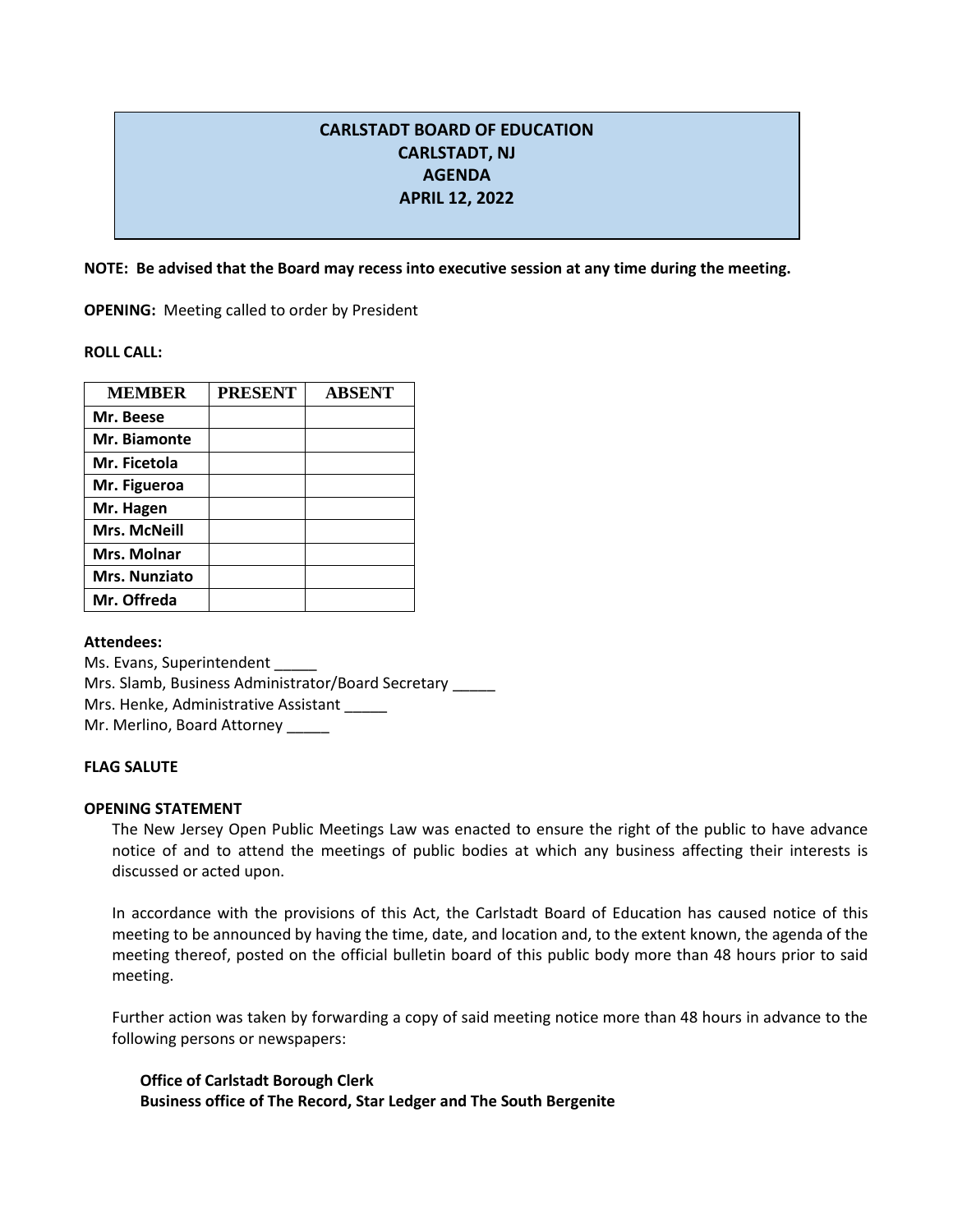#### **PRESENTATIONS:**

**APPROVAL OF MINUTES: March 15, 2022 Regular Meeting**

**March 15, 2022 Executive Meeting**

**Moved: Second:**

| <b>MEMBER</b>        | <b>YES</b> | N <sub>O</sub> | <b>ABSTAIN</b> | <b>ABSENT</b> |
|----------------------|------------|----------------|----------------|---------------|
| Mr. Beese            |            |                |                |               |
| Mr. Biamonte         |            |                |                |               |
| Mr. Figueroa         |            |                |                |               |
| Mr. Hagen            |            |                |                |               |
| <b>Mrs. McNeill</b>  |            |                |                |               |
| Mrs. Molnar          |            |                |                |               |
| <b>Mrs. Nunziato</b> |            |                |                |               |
| Mr. Offreda          |            |                |                |               |
| Mr. Ficetola         |            |                |                |               |

# **REPORT OF SUPERINTENDENT REPORT OF BUSINESS ADMINISTRATOR/BOARD SECRETARY**

### **HEARING OF CITIZENS ON AGENDA ITEMS ONLY**

Any citizen present who wishes to be heard on agenda items only, should raise his/her hand to be recognized, state name and address, and limit remarks to five minutes in accordance with board policy. Another Hearing will be conducted after new business for any other matter. The hearing of citizens shall not exceed one hour.

President closes hearing of citizens.

### **REPORT OF COMMITTEES**

### **INSTRUCTIONAL/PERSONNEL COMMITTEE: (Mrs. Molnar)**

- **1.** Upon the recommendation of the Superintendent of Schools, the Board accepts, with regret, the resignation of Kathleen Beese, Teacher Aide, effective June 30, 2022.
- **2.** Upon the recommendation of the Superintendent of Schools, the Board approves the adjustment to the May 2022 calendar to reflect a one-session day on Thursday, May 26, 2022 and school closure on Friday, May 27, 2022 and Tuesday, May 31, 20222.
- **3.** Upon the recommendation of the Superintendent of Schools, the Board approves the revision to the June 2022 calendar to reflect one-session days on June 20, 2022 through June 24, 2022. The last day for student attendance in Grades PreK-8 is Friday, June 24, 2022, with graduation that evening.
- **4.** Upon the recommendation of the Superintendent of Schools, the Board concurs with the approval of an unpaid medical leave of absence for employee #0484 effective March 23, 2022 through June 26, 2022.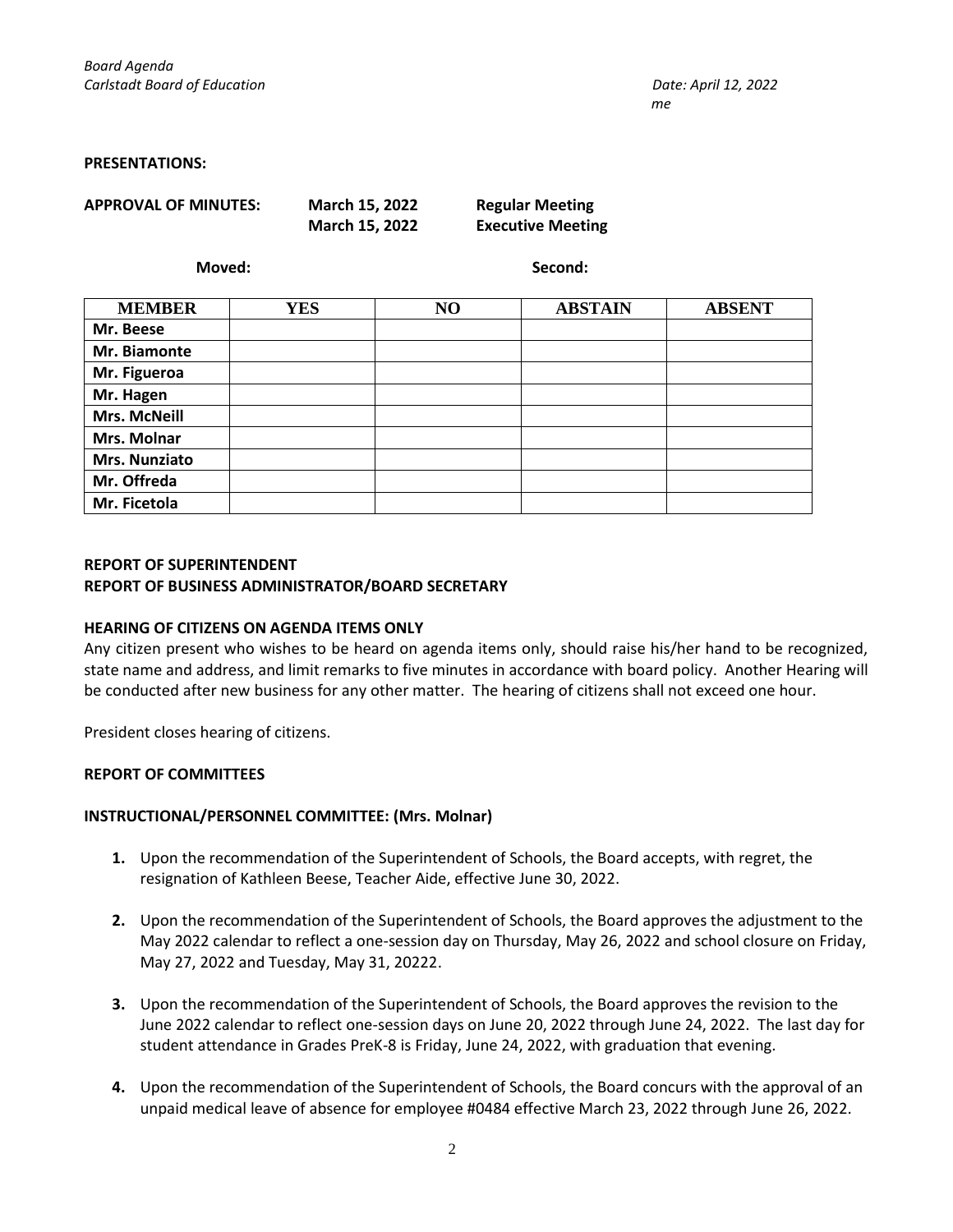- **5.** Upon the recommendation of the Superintendent of Schools, the Board approves the rate of \$145 per diem for long term substitute teachers, effective April 18, 2022.
- **6.** Upon the recommendation of the Superintendent of Schools, the Board approves the following per hour rates for the Extended School Year Program, effective July 5,2022:

Teacher: \$50 Teacher Aide: \$30

- **7.** Upon the recommendation of the Superintendent of Schools, the Board concurs with the approval of home instruction teacher rate of \$56 per hour, effective March 17, 2022.
- **8.** Upon the recommendation of the Superintendent of Schools, the Board authorizes the Superintendent to post the positions necessary to provide an in-house extended year program, July 5, 2022 through July 29, 2022, for Special Needs and English Language Learners, in both primary and intermediate grades: four teachers, one ESL teacher, speech specialist, physical therapist and occupational therapist, one nurse, seven aides (in district) and one one-to-one aide (out of district for student #22953).
- **9.** Upon the recommendation of the Superintendent of Schools, the Board authorizes the Superintendent to post the positions necessary to provide a Summer Learning Academy for Grades Kindergarten through Eighth: ten teachers and three aides.
- **10.** Upon the recommendation of the Superintendent of Schools, the Board approves the hiring of up to seven custodial assistants for this summer beginning July 1, 2022 and working a maximum of eight weeks at hourly minimum wage.
- **11.** Upon the recommendation of the Superintendent of Schools, the Board approves the attendance of Dawn Garrabrant at the "Tinkercard and 3-D Printing" workshop sponsored by NJECC on April 27, 2022, with a registration fee of \$45, using entitlements.
- **12.** Upon the recommendation of the Superintendent of Schools, the Board approves the attendance of Allison Gorelick at the "New Jersey Speech and Hearing Convention" sponsored by NJSHA on April 29, 2022, with a registration fee of \$150.
- **13.** Upon the recommendation of the Superintendent of Schools, the Board approves the attendance of Diane DeBiase at the "Advanced Google for School Secretaries and Administrative Assistants" sponsored by NJECC, June 27 2022 through June 30, 2022, with a registration fee of \$160.
- **14.** Upon the recommendation of the Superintendent of Schools, the Board approves the attendance of Claire Stagg at the "Intermediate Google for School Secretaries and Administrative Assistants" sponsored by NJECC, June 27 2022 through June 30, 2022, with a registration fee of \$160.
- **15.** Upon the recommendation of the Superintendent of Schools, the Board approves the attendance of Denise Waiters at the "Intermediate Google for School Secretaries and Administrative Assistants" sponsored by NJECC, June 29, 2022 through June 30, 2022, with a registration fee of \$90.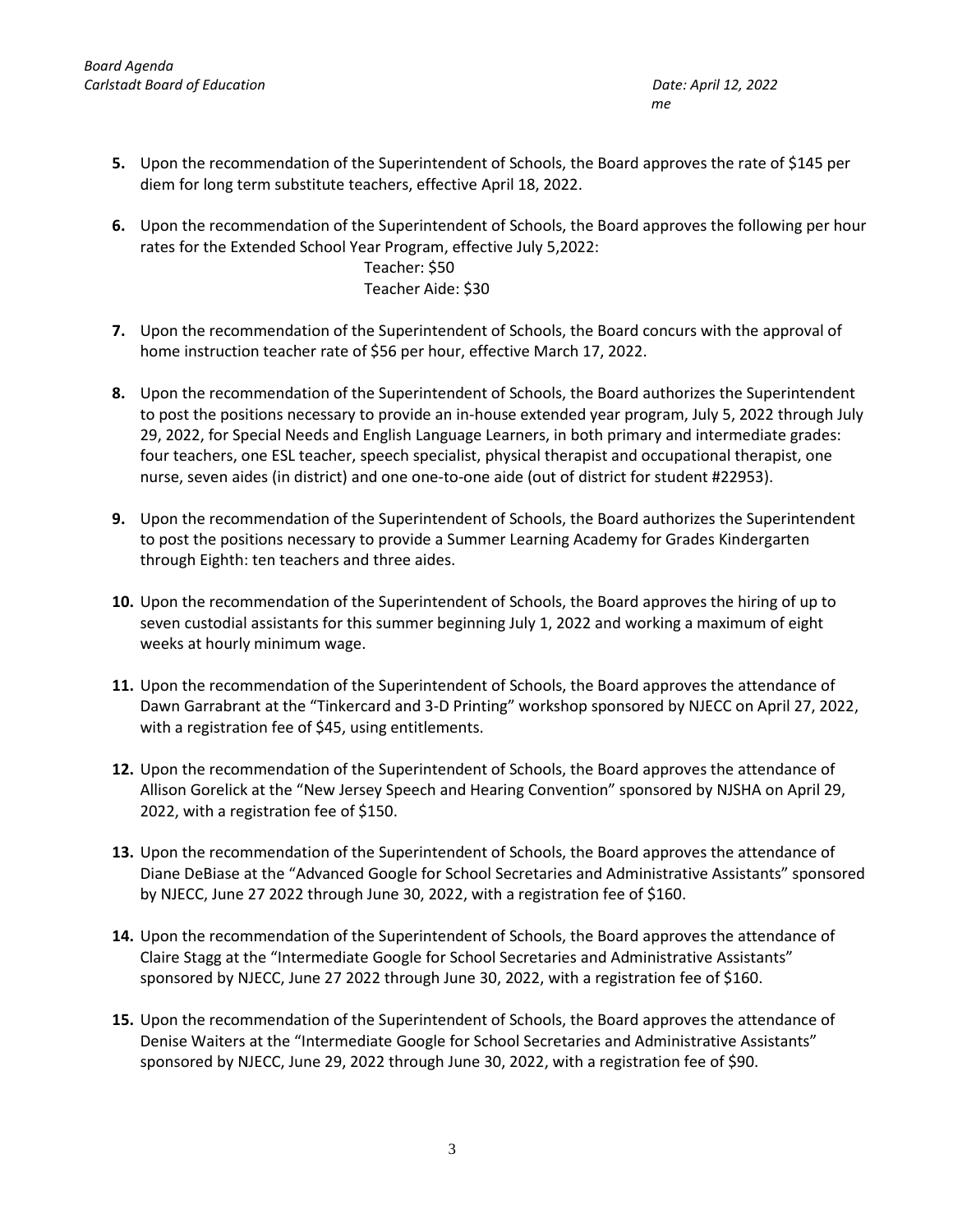- **16.** Upon the recommendation of the Superintendent of Schools, the Board approves the attendance of Michelle Eckert at the "Advanced Google for School Secretaries and Administrative Assistants" sponsored by NJECC, June 28, 2022 through June 30, 2022, with a registration fee of \$135.
- **17.** Upon the recommendation of the Superintendent of Schools, the Board approves the attendance of Marie Bradley at the "Advanced Google for School Secretaries and Administrative Assistants" sponsored by NJECC, on June 30, 2022, with a registration fee of \$45.
- **18.** Upon the recommendation of the Superintendent of Schools, the Board approves the travel expenses of Allison Evans and Janet Olsson for the ISTE's Annual Conference & Expo in New Orleans, LA, June 26, 2022 through June 29, 2022: 4 nights at J.W. Marriot, New Orleans at a cost of \$1462.50 per room, airfare of \$519.69 for Allison Evans and \$520.19 for Janet Olsson, plus meals and incidentals.
- **19.** Upon the recommendation of the Superintendent of Schools, the Board approves Natalie Cala as a Substitute Teacher Aide for the remainder of the 2021-2022 school year, upon completion of all paperwork.

**Moved: Second:**

| <b>MEMBER</b>        | <b>YES</b> | <b>NO</b> | <b>ABSTAIN</b> | <b>ABSENT</b> |
|----------------------|------------|-----------|----------------|---------------|
| Mr. Beese            |            |           |                |               |
| Mr. Biamonte         |            |           |                |               |
| Mr. Figueroa         |            |           |                |               |
| Mr. Hagen            |            |           |                |               |
| <b>Mrs. McNeill</b>  |            |           |                |               |
| Mrs. Molnar          |            |           |                |               |
| <b>Mrs. Nunziato</b> |            |           |                |               |
| Mr. Offreda          |            |           |                |               |
| Mr. Ficetola         |            |           |                |               |

# **LEGISLATIVE/POLICY COMMITTEE: (Mr. Beese)**

**Moved: Second:**

| <b>MEMBER</b> | <b>YES</b> | <b>NO</b> | <b>ABSTAIN</b> | <b>ABSENT</b> |
|---------------|------------|-----------|----------------|---------------|
|               |            |           |                |               |
| Mr. Beese     |            |           |                |               |
| Mr. Biamonte  |            |           |                |               |
| Mr. Figueroa  |            |           |                |               |
| Mr. Hagen     |            |           |                |               |
| Mrs. McNeill  |            |           |                |               |
| Mrs. Molnar   |            |           |                |               |
| Mrs. Nunziato |            |           |                |               |
| Mr. Offreda   |            |           |                |               |
| Mr. Ficetola  |            |           |                |               |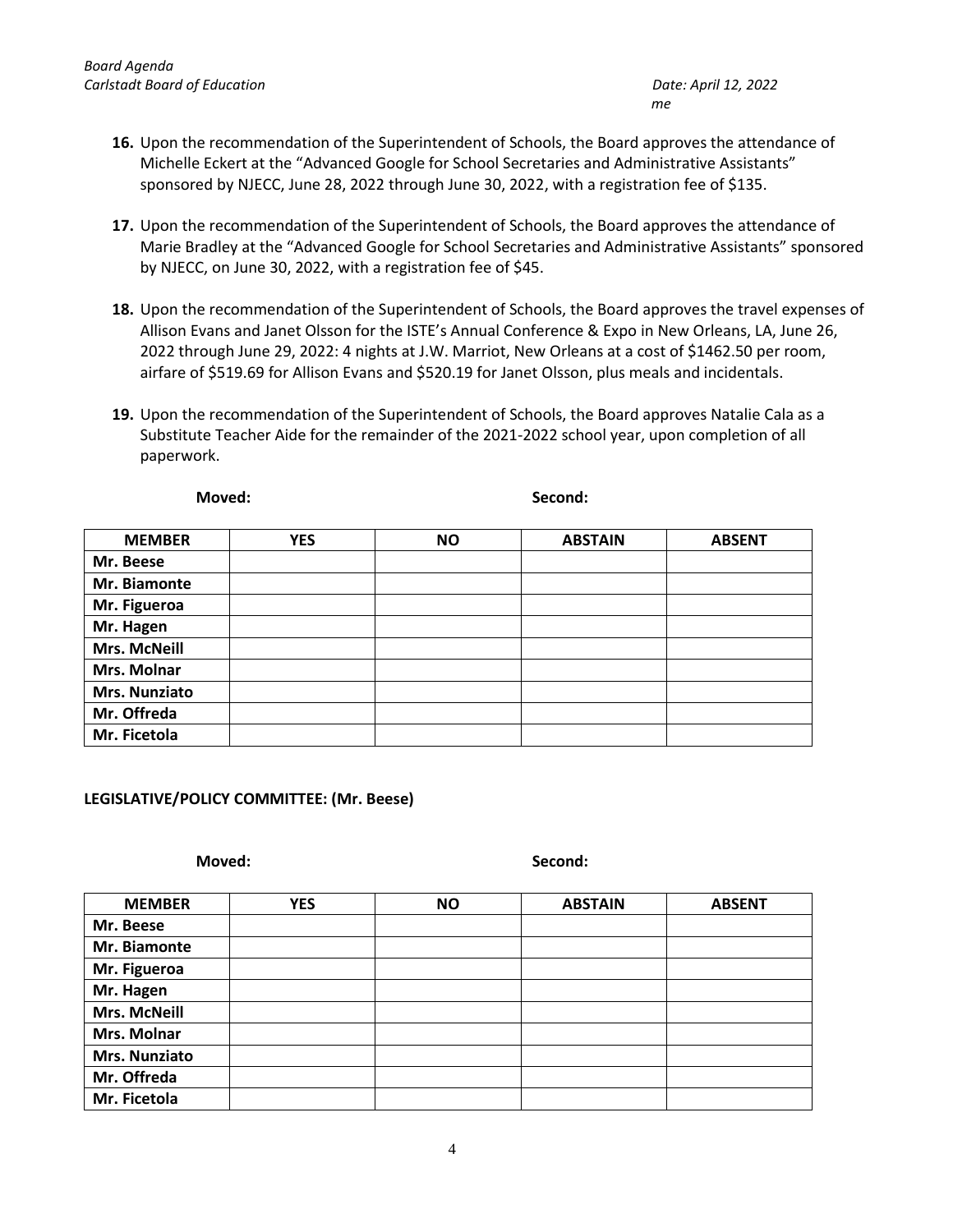# **BUILDING/GROUNDS/HISTORICAL COMMITTEE: (Mr. Biamonte)**

- **1.** Upon the recommendation of the Superintendent of Schools, the Board concurs with the request from Carlstadt Little League for their use of the Gym on March 26, 2022 and March 27, 2022, April 2, 2022 and April 3, 2022 and April 10, 2022 from 11:30 am-2:30 pm for practice when there is inclement weather.
- **2.** Upon the recommendation of the Superintendent of Schools, the Board concurs with the request from Carlstadt Little League for their use of the Gym on March 28, 2022 from 4:30 pm-6:00 pm for practice.
- **3.** Upon the recommendation of the Superintendent of Schools, the Board concurs with the request from Carlstadt Little League for their use of the Gym on April 10, 2022 from 1:00 pm to 7:00 pm for practice.
- **4.** Upon the recommendation of the Superintendent of Schools, the Board concurs with the request from Girl Scout Troop # 98124 for their use of room 208 on April 11, 2022 from 4:00 pm to 5:00 pm for a meeting.
- **5.** Upon the recommendation of the Superintendent of Schools, the Board approves the request from the CER Wildcats for their use of the Gym on May 11, 2022 and May 12, 2022 from 4:30 pm-9:30 pm and May 14, 2022 from 8:00 am-3:00 pm for tryouts and practice.
- **6.** Upon the recommendation of the Superintendent of Schools, the Board approves the request form the Carlstadt PTA for their use of the Gym on May 13, 2022 from 6:00 pm-9:00 pm for the Teachers vs.  $8<sup>th</sup>$ Grade Students Volleyball Game.
- **7.** Upon the recommendation of the Superintendent of Schools, the Board approves the request from Carlstadt Recreation for their use of the Cafeteria, Music Room and Gym June 27, 2022 through July 29, 2022 (Monday-Friday) from 8:00 am to 3:00 pm for Carlstadt Summer Recreation.
- **8.** Upon the recommendation of the Superintendent of Schools, the Board approves the request from the Carlstadt Public Library for their use of the Cafeteria and Gym on Tuesdays in July from 12:30 pm-2 pm for craft programs and story time for Summer Recreation.
- **9.** Upon the recommendation of the Superintendent of Schools, the Board approves the request form the Carlstadt Public Library for their use of the Gym and Cafeteria on Wednesdays in July from 8:30 am-11:30 am for performances for Summer Recreation.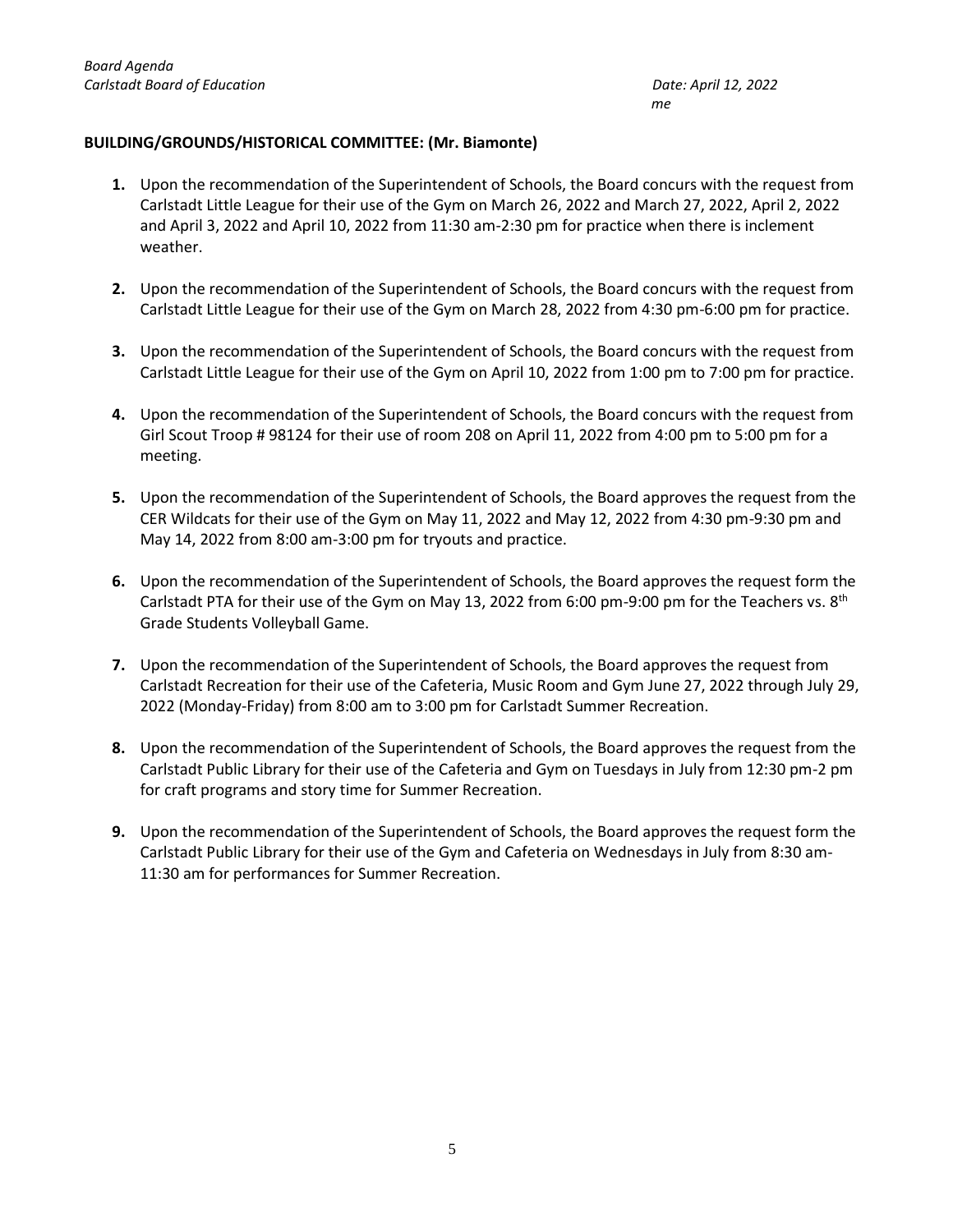#### **Moved: Second:**

| <b>MEMBER</b>       | <b>YES</b> | <b>NO</b> | <b>ABSTAIN</b> | <b>ABSENT</b> |
|---------------------|------------|-----------|----------------|---------------|
| Mr. Beese           |            |           |                |               |
| Mr. Biamonte        |            |           |                |               |
| Mr. Figueroa        |            |           |                |               |
| Mr. Hagen           |            |           |                |               |
| <b>Mrs. McNeill</b> |            |           |                |               |
| Mrs. Molnar         |            |           |                |               |
| Mrs. Nunziato       |            |           |                |               |
| Mr. Offreda         |            |           |                |               |
| Mr. Ficetola        |            |           |                |               |

# **FINANCE COMMITTEE: (Mr. Ficetola)**

- **1.** Upon the recommendation of the Superintendent of Schools, the Board approves the Board Secretary's report for the month ending February 2022 as presented pursuant to N.J.A.C. 6A:23-2:11(a), the Carlstadt Board of Education acknowledges receipt of the secretary's certification, and after review of the monthly financial report (appropriations section) certifies that, to the best of knowledge, as of February 2022 no major account or fund has been over-expended in violation of N.J.A.C. 6A:23-2:11(b), and that sufficient funds are available to meet the district's financial obligations for the remainder of the fiscal year.
- **2.** Upon the recommendation of the Superintendent of Schools, the Board approves the Cash Report of School Moneys for the month ending February 2022 as presented per N.J.A.C. 6A:23-2.11(c)4.
- **3.** Upon the recommendation of the Superintendent of Schools, the Board approves the transfer of funds for the month ending February 2022 as presented in accordance with N.J.S.A. 18A:22-8.1 and 18A:22-8.2 within the adopted 2021-2022 budget.
- **4.** Upon the recommendation of the Superintendent of Schools, the Board approves the current bills for March and April 2022 as presented.
- **5.** Upon the recommendation of the Superintendent of Schools, the Board concurs with the agreement with Frontline Technology for translation of IEP not to exceed \$328.05 for 2021-2022 school year for student #22843.
- **6.** Upon the recommendation of the Superintendent of Schools, the Board concurs with the agreement with Care Plus to provide clearance evaluation for the 2021-2022 school year not to exceed \$200.00 for student #23258.
- **7.** Upon the recommendation of the Superintendent of Schools, the Board approves the Service Agreement with South Bergen Jointure Commission and the Carlstadt Public School to provide OT evaluation for the 2021-2022 school year not to exceed \$300 for student #22432.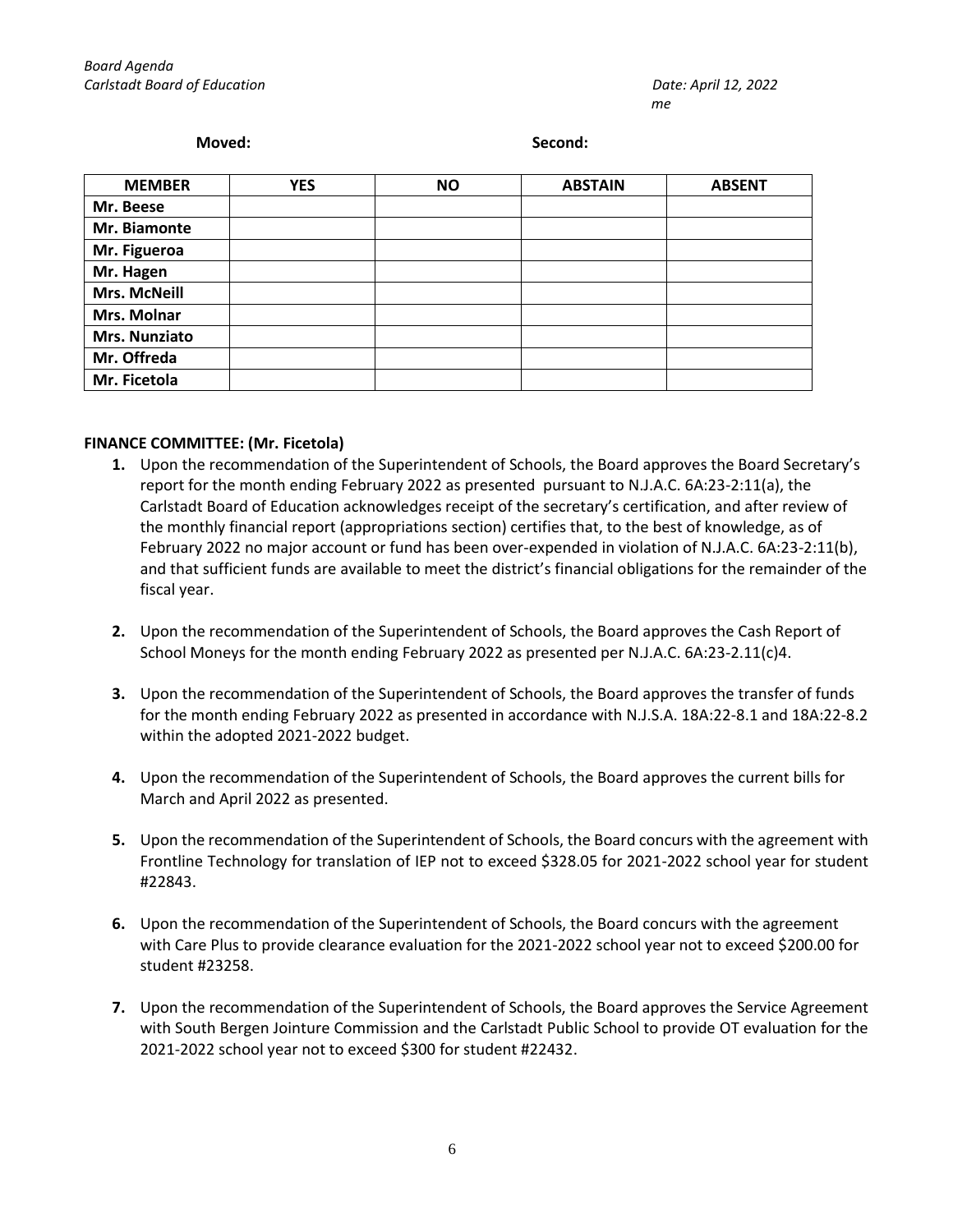- **8.** Upon the recommendation of the Superintendent of Schools, the Board approves the agreement with Dr. Fridman for a Psychiatric evaluation for the School year 2021-2022 not to exceed \$625 for student #22464.
- **9.** Upon the recommendation of the Superintendent of Schools, the Board concurs with the Service Agreement with South Bergen Jointure Commission and the Carlstadt Public School to provide OT evaluation for the 2021-2022 school year not to exceed \$300 for student #22843.
- **10.** Upon the recommendation of the Superintendent of Schools, the Board concurs with the Service Agreement with South Bergen Jointure Commission and the Carlstadt Public School to provide Physical Therapy for the 2021-2022 school year not to exceed \$3600 for students #23276, 23153.
- **11.** Upon the recommendation of the Superintendent of Schools, the Board concurs with the Service Agreement with South Bergen Jointure Commission and the Carlstadt Public School to provide OT evaluation for the 2021-2022 school year not to exceed \$300 for student #23361.
- **12.** Upon the recommendation of the Superintendent of Schools, the Board concurs with the agreement with CCBH Inc. to assist in Home Instruction Services for the 2021-2022 school year not to exceed \$13,300 for student #22941.
- **13.** Upon the recommendation of the Superintendent of Schools, the Board does hereby approve an agreement with the South Bergen Jointure Commission, an approved Coordinated Transportation Services Agency, for the purposes of transporting students in the accordance with Chapters 53, P.L. 1997 for the 2022-2023 school year. The services to be provided include, but are not limited to, the Coordinated Transportation, out of district special education, vocational and summer programs.

**WHEREAS**, the South Bergen Jointure Commission ("SBJC") and the Carlstadt Board of Education ("The Board") are Transportation Service Agency, to coordinate transportation services for the Board's student; and

**WHEREAS**, due to the current public health emergency, school districts may be required to close the health-related reasons;' and

**WHEREAS**, under N.J.S.A. 18A:7F-9 if a school district is subject to health-related closure for a period longer than three consecutive school days, a jointure commission shall continue to make payments under the terms of a contract with a contracted service provider as if the school facilities remained open, and

**WHEREAS**, if there are health-related school closures, pursuant to N.J.S.A. 18A:7F-9. The SBCJ will be obligated to continue payments to its transportation service providers during the 2022-2023 school year; and

**WHEREAS**, SBJC's commitment to continue payment to those contracted transportation service providers is contingent upon the Board's continued payment to SBJC; and

**WHEREAS**, the SBJC is desirous of amending the terms of the Agreement to memorialize the Boards' responsibility to continue its payment obligations to the SBJC in the event of school closures due to healthrelated reasons to endure full compliance with N.J.S.A. 18A-7F-9.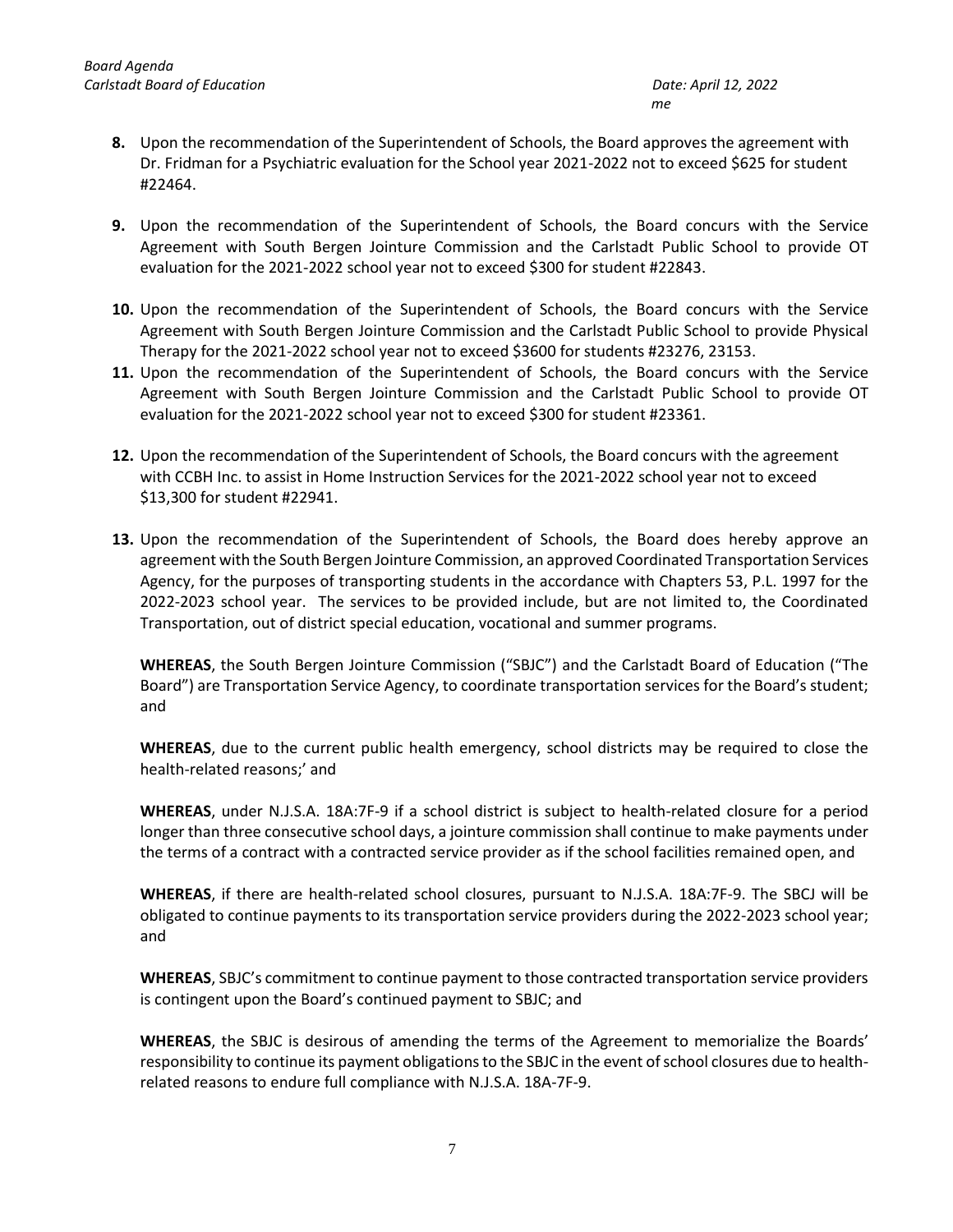# **NOW, WHEREFORE, THE PARTIES AGREE As Follows:**

- 1. For the term of the 2022-2023 school year, if schools are closed and/or operating under virtual or remote instruction as a result of the current public health emergency, thereby not requiring transportation services for the Board's students, the Board shall continue to make payments under its Agreement with SBJC, as if the school facilities remained open, for SNJC to pay its contracted transportation service providers in accordance with the N.J.S.A. 18A:7F-9.
- 2. All other terms and conditions of the Agreement not addressed herein shall remain in full force and effect.

**BE IT FURTHER RESOLVED**, that the Carlstadt Board of Education agrees to abide by the Transportation Services Agreement as published by the South Bergen Jointure Commission.

- **14.** Upon the recommendation of the Superintendent of Schools, the Board concurs with the Cooperative Skilled Trades, Compliance Services and Ancillary bids from 4/1/2022 through 6/30/2022 for the 2021- 2022 school year with Educational Data Services not to exceed \$500.
- **15.** Upon the recommendation of the Superintendent of Schools, the Board approves the Cooperative Skilled Trades, Compliance Services and Ancillary bids from 4/1/22 through 6/30/22 for the 2021-2022 school year with Educational Data Services not to exceed \$500.
- **16.** Upon the recommendation of the Superintendent of Schools, the Board approves Garden State Environmental to conduct lead testing as per the regulatory guidelines for the 2022-2023 school year.

| <b>MEMBER</b>       | <b>YES</b> | <b>NO</b> | <b>ABSTAIN</b> | <b>ABSENT</b> |
|---------------------|------------|-----------|----------------|---------------|
| Mr. Beese           |            |           |                |               |
| Mr. Biamonte        |            |           |                |               |
| Mr. Figueroa        |            |           |                |               |
| Mr. Hagen           |            |           |                |               |
| <b>Mrs. McNeill</b> |            |           |                |               |
| Mrs. Molnar         |            |           |                |               |
| Mrs. Nunziato       |            |           |                |               |
| Mr. Offreda         |            |           |                |               |
| Mr. Ficetola        |            |           |                |               |

**Moved: Second:**

### **UNFINISHED BUSINESS**

**NEW BUSINESS**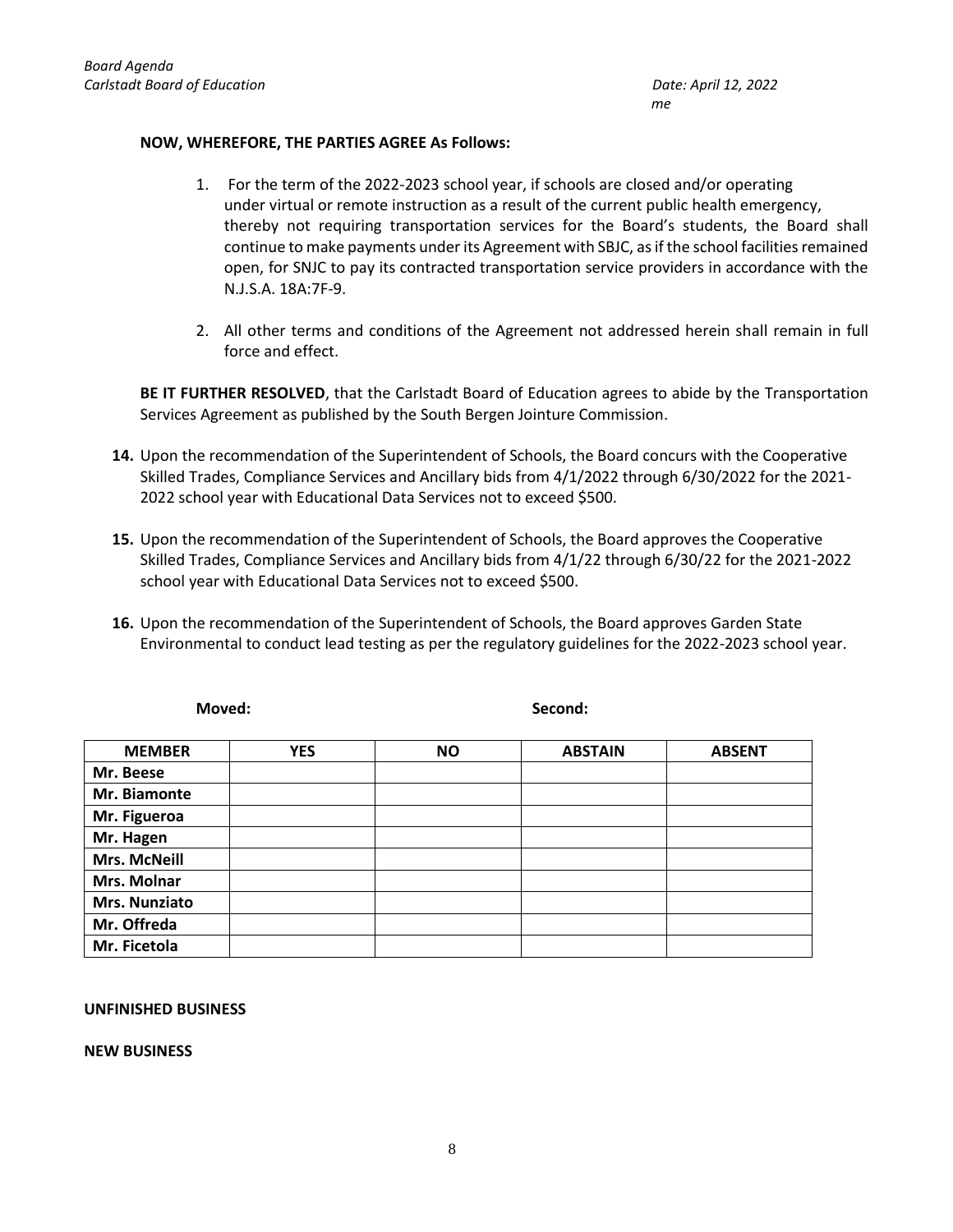### **HEARING OF CITIZENS:**

Any citizen present, who wishes to be heard, should raise his/her hand to be recognized, state name and address, and limit remarks to five minutes in accordance with board policy. Matters of a personal nature must first have been exhausted through the proper channels. The hearing of citizens shall not exceed one hour.

President closes hearing of citizens.

### **ANY ACTION ARISING FROM HEARING OF CITIZENS**

# **RECESS INTO EXECUTIVE SESSION** *(if needed)*

- **WHEREAS, the Open Public Meetings Act and Carlstadt board policy reserve the right within the constraints of state law to sit in executive session; and**
- **WHEREAS, there now exists a need for this board to meet in an executive session; now, therefore, be it**
- **RESOLVED, that the Carlstadt Board of Education hold an executive session for the purpose of personnel and be it further**
- **RESOLVED, that the public will be informed either later this evening after reconvening the public meeting; or at a future public meeting, said date is not predictable at the present time.**

Motion to recess

#### **ROLL CALL VOTE:**

**Moved: Second:**

| <b>MEMBER</b>       | <b>YES</b> | <b>NO</b> | <b>ABSTAIN</b> | <b>ABSENT</b> |
|---------------------|------------|-----------|----------------|---------------|
| Mr. Beese           |            |           |                |               |
| Mr. Biamonte        |            |           |                |               |
| Mr. Figueroa        |            |           |                |               |
| Mr. Hagen           |            |           |                |               |
| <b>Mrs. McNeill</b> |            |           |                |               |
| Mrs. Molnar         |            |           |                |               |
| Mrs. Nunziato       |            |           |                |               |
| Mr. Offreda         |            |           |                |               |
| Mr. Ficetola        |            |           |                |               |